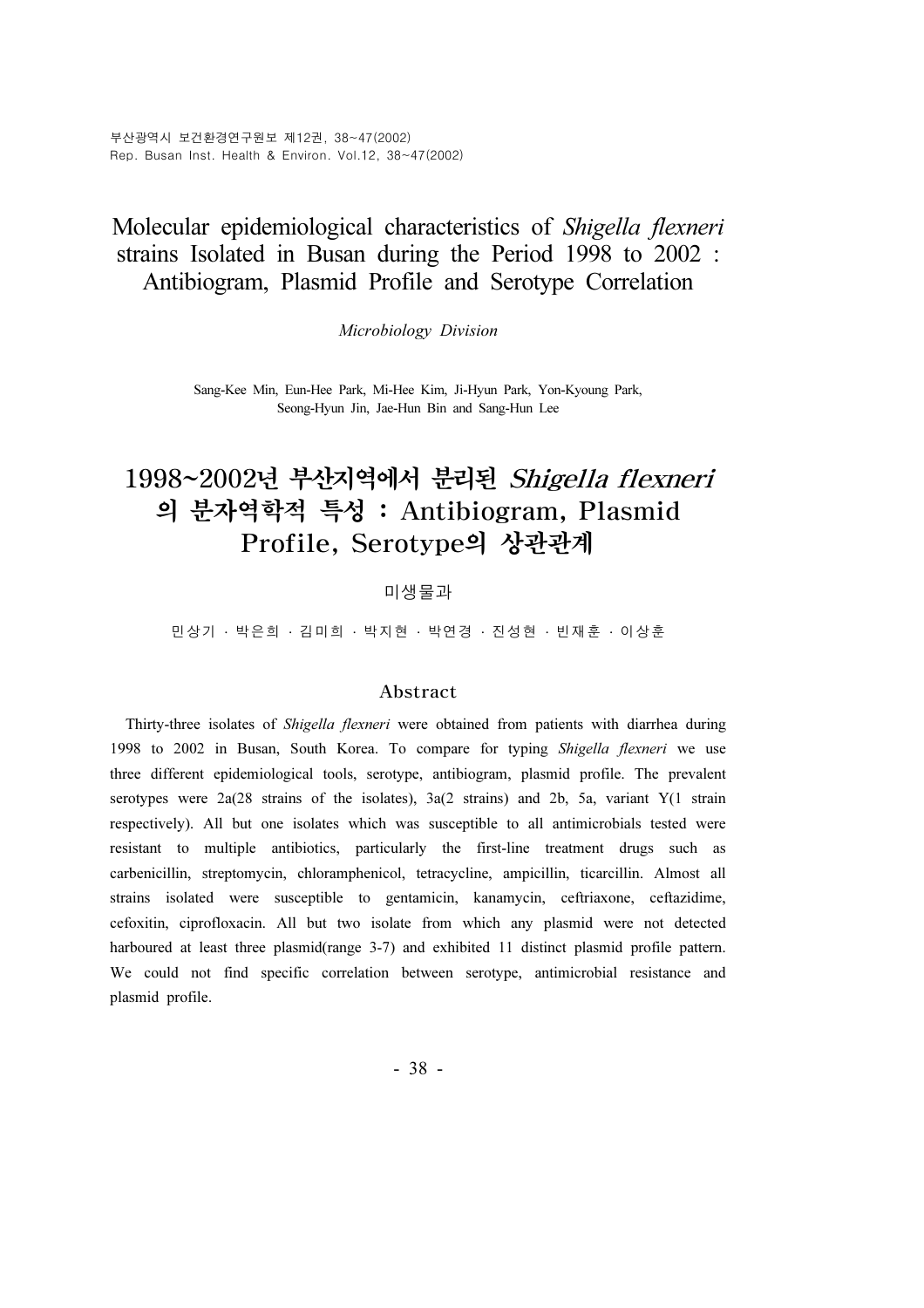Key words : Shigella flexneri, serotype, antimicrobial resistance, plasmid profile

## INTRODUCTION

Shigella species are commonly pathogenic to humans, causing severe gastroenteritis (bacillary dysentery). In healthy adults, dysentery is a self-limiting disease, but it can be fatal to infants and young children.

Worldwide, it is estimated that shigellosis cause around 600,000 deaths per year, two-thirds of the deceased being children under 10 years old.

The disease is highly contagious due to its low infectious dose as few as 10 to 100 organisms<sup>10)</sup>. Epidemics usually occur in areas with crowding and poor sanitary conditions, where transmission from person to person is common, or food or water is contaminated by the organism $19,20$ .

It is known that Shigella dysenteriae and Shigella flexneri are the predominant species in the tropics, while Shigella sonnei is in industrialized countries.

In Korea, *Shigella sonnei* is the

most prevalently isolated species (85.76%) followed by Shigella flexineri (10.7%), Shigella dysenteriae and Shigella boydii (respcetively 1.7%) by 2002.

Effective antimicrobial therapy can reduce both severity and duration of illness and can prevent potential complications.

However, today Shigella spp. have progressively become resistant to most of the widely used and inexpensive antimicrobials over the past decades, resulting in treatment failure in Korea.

High frequencies of resistance in Shigella flexineri to many of the first-line antimicrobial agents have been reported in recent years from many parts of the world.<sup>1,2,4,5,6,7,18)</sup>

However, we believe that there are no published data on the incidence of antimicrobial resistance amongst Shigella flexineri in Busan, South Korea.

Also the study of epidemiologic markers is important in an attempt to trace the source of infection $8$ .

In this work we try to deter-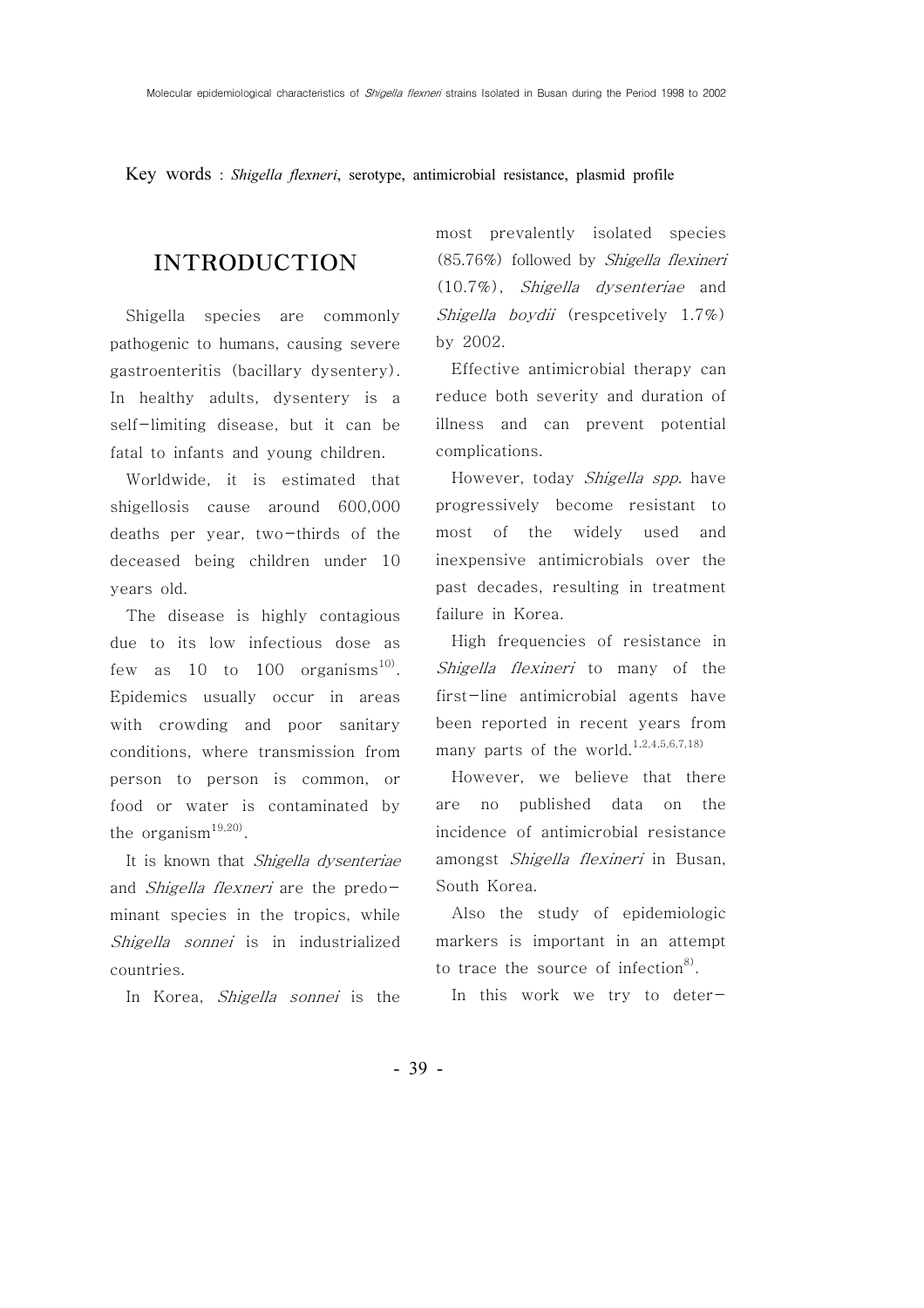minate the clonal relationship with epidemiologic typing markers such as serotype, antimicrobial susceptibility, plasmid pattern among 33 Shigella flexineri strains isolated from patients' feces with acute diarrheal disease during 1998 to 2002 in Busan, South Korea.

### MATERIALS AND METHODS

#### Bacterial isolates

During 1998 througth 2002, stool specimens from patients with diarrhea were collected and screened for shigella species by conventional biochemical methods in our laboratory. Of which were recovered 259 S. sonnei, 33 S. flexneri and 2 S. boydii respectively.

Of the non-replicate 33 S. flexneri strains which were isolated from sporadic case except two epidmiologically related strains, 6 were isolated during 1998, 20 were isolated 1999, 2 were isolated 2000, 3 were isolated 2001 and 2 were isolated during 2002 respectively. S. flexneri strains were routinely grown at 37℃ in Trypticase soy broth and LB broth was used to grow bacteria for

plasmid DNA extraction.

#### Serotyping of S. flexneri

Shigella species recovered were serogrouped with polyclonal antiserum and serotyped with commercially available group factor and type specific antisera of S. flexneri (Denka Seiken Co.LTD, Tokyo, Japan) by slide agglutination test.

#### Antimicrobial susceptibility

Susceptibility testing was performed by an agar diffusion disk method as recommended by the National Committee for Clinical Laboratory Standards.<sup>14)</sup>

The 21 antimicrobial agent used in this study were nalidixic acid, tobramycin, gentamicin, trimethoprim/ sulfamethoxazol, cepalothin, colistin, carbenicillin, streptomycin, kanamycin, amikacin, ceftriaxone, chloramphenicol, ceftazidime, ciprofloxacin, amoxicillin/ clavulanic acid, cefoxitin, tetracyclin, cefotaxime, ampicillin, ceptazidime, ampicillin/sulbactam, ticarcillin and obtained from BBL Microbiology Systems(Cockeysville, Md.).

Standard control strain of Escherichia coli ATCC 25922 were used for monitoring the accuracy and precision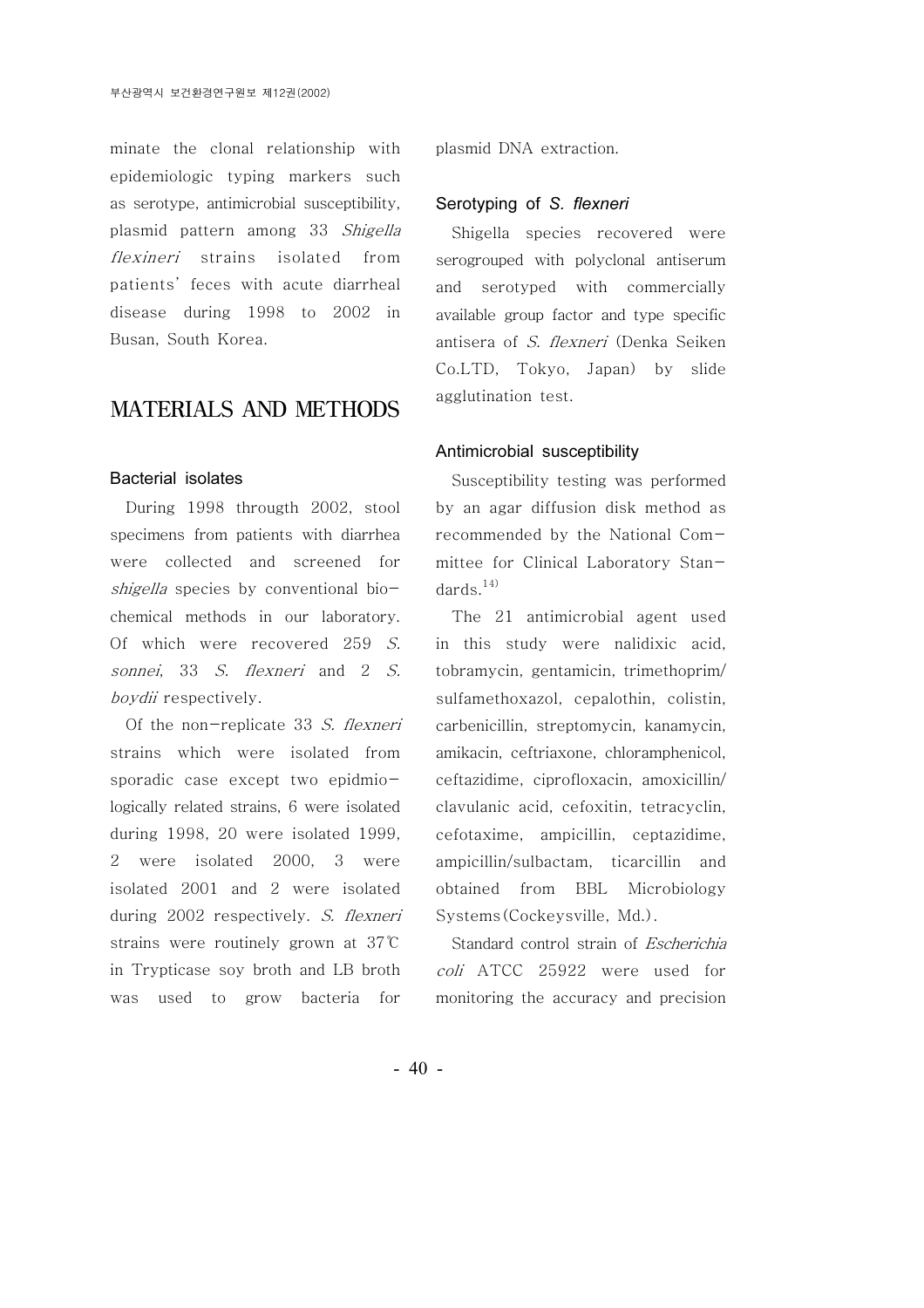of disk diffusion test.

#### Plasmid profile analysis

Plasmid DNA was extracted from overnight bacterial cultures with commercial kit Wizard Plus Minipreps DNA purification system(Promega, Madison, USA) according to the manufacture's instructions.

The plasmids obtained were separated by electrophoresis on 0.5% agarose gel containing 0.5ug of ethidium bromide per ml in Tris-acetate buffer and visualized under UV light. Plasmid size were determined with 1Kb DNA ladder(Bioneer, Daejeon, Korea) and λ HindIII digest (Promega, Madison, USA).

Only small plasmids, which are below 20kb molecular weight were used in the analysis. Large plasmids were not further investigated because of their instability<sup>16)</sup>. Plasmid pattern analysis was found to be a useful epidemologic marker in an attempt to trace the source of infection.<sup>12,17)</sup>

### RESULTS AND DISCUSSIONS

#### S. flexneri serotypes

There are currently six established serotypes of S. flexneri(type 1 to 6) and two variants. Of the 33 S. flexneri isolates, 2a was the most prevalent serotypes (84.8%) and 3a (6.0%), 2b, 5a, variant Y(3.0%, respectively) were followed in order.

#### Antimicrobial resistance patterns

The antimicrobial resistance phenotype of each isolates is shown in the Table 1. With the exception of one strain isolated in 1998 which were sensitive to all of antimicrobials, all the other isolates were resistant to at least six drugs and supposed to be multiply drug resistance. Two strains of the 33 strains were resistant to nine antibiotics (phenotype spectra  $VIII$ , IX; see table 1. for phenotype spectra), three strains to eight  $(VI, VII)$ , ten strain to seven $(V, V)$ , 17 strains to  $six(II, III)$ .

Among the 9 antibiotic resistance spectra detected, two predominated, i.e. Cb,S,C,Te,Am,Tic and SXT,Cb, S,C,Te,Am,Tic resistance spectra (50.0 and 25.0 percent of the resistance strains respectively).

All 32 isolates were resistant to carbenicillin, streptomycin, chloramphenicol, tetracycline, ampicillin, ticarcillin (100%), 13 to trimethoprim/sulfamethoxazol(39.3%), 4 to ampicillin/sulbactam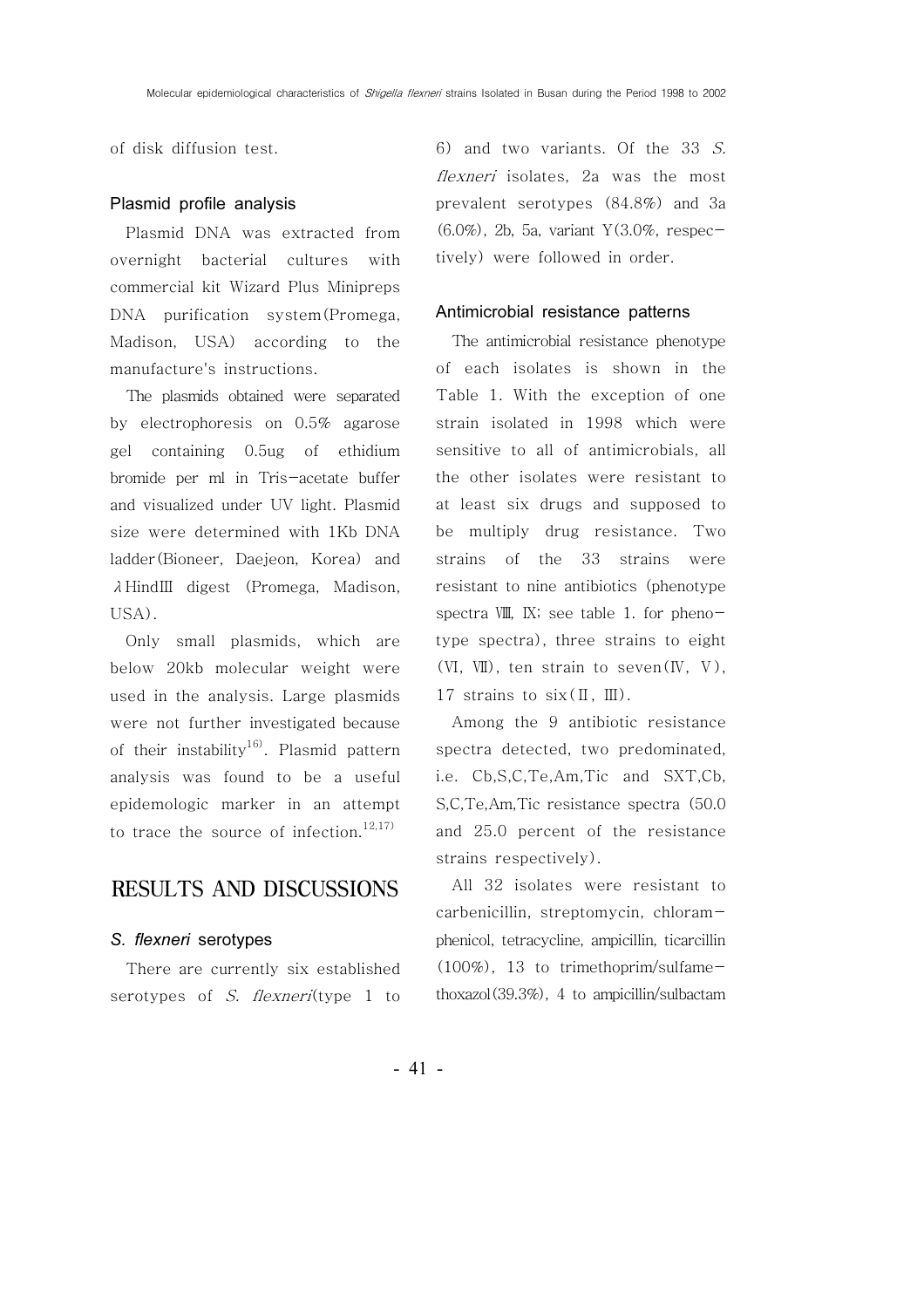(12.1%), 2 each to amoxicillin/clavulanic acid, nalidixic acid  $(6.0\%)$ , 1 each to tobramycin, gentamicin(3.0%). On the other hand, all of the strains were susceptible to cephalothin, colistin, kanamycin, amikacin, ceftriaxone, ceftazidime, ciprofloxacin, cefoxitin, cefotaxime.

Most of their resistance patterns appeared to be stable and there was no evidence of increased resistance throughout the 5 year period between 1998 and 2002.

The relative antimicrobial susceptibility of S. flexneri may vary geographically  $1,2,6)$ For examples, resistance to

ampicillin, trimethoprim/sulfamethoxazol, chloramphenicol and nalidixic acid, agents typically used to treat shigellosis varies among geographic locations and then their continual monitoring is mandatory.

Notwithstanding the small number of isolates examined, the results of the present study showed similar patterns of antimicrobial resistance published by KNIH annual report. The present situation of high levels of resistance to multiple antibiotics has arisen principally because of the excessive and inappropriate use of these drugs in this region.

Table 1. Antimicrobial resistance phenotype and serotypes of 33 S. flexneri isolated in Busan

|                | Resistance phenotype                     | Serotype (No. of strains) |  |  |  |  |
|----------------|------------------------------------------|---------------------------|--|--|--|--|
| $\top$ :       | Susceptible to all antimicrobials tested | 2b(1)                     |  |  |  |  |
|                | II: Cb S C Te Am Tic                     | 2a(16)                    |  |  |  |  |
| $\mathbb{H}$ : | - Cb S Te Am SAM Tic                     | variant $Y(1)$            |  |  |  |  |
|                | IV: SXT Cb S C Te Am Tic                 | 2a(7), 5a(1)              |  |  |  |  |
| V:             | Cb S C Te Am SAM Tic                     | 2a(2)                     |  |  |  |  |
| VI:            | Na SXT Cb S C Te Am Tic                  | 3a(1)                     |  |  |  |  |
| VII:           | SXT Cb S C AmC Te Am Tic                 | 2a(2)                     |  |  |  |  |
| VIII:          | NN Gm SXT Cb S C Te Am Tic               | 2a(1)                     |  |  |  |  |
| IX:            | Na SXT Cb S C Te Am SAM Tic              | 3a(1)                     |  |  |  |  |

Abbreviations : Na, Nalidixic acid; NN, Tobramycin; Gm, Gentamicin; SXT, Trimethoprim/Sulfamethoxazol; Cb, Carbenicillin; S, Streptomycin; C, Chloramphenicol; AmC, Amoxicillin/Clavulanic acid; Te, Tetracycline; Am, Ampicillin; SAM, Ampicillin/Sulbactam; Tic, Ticarcillin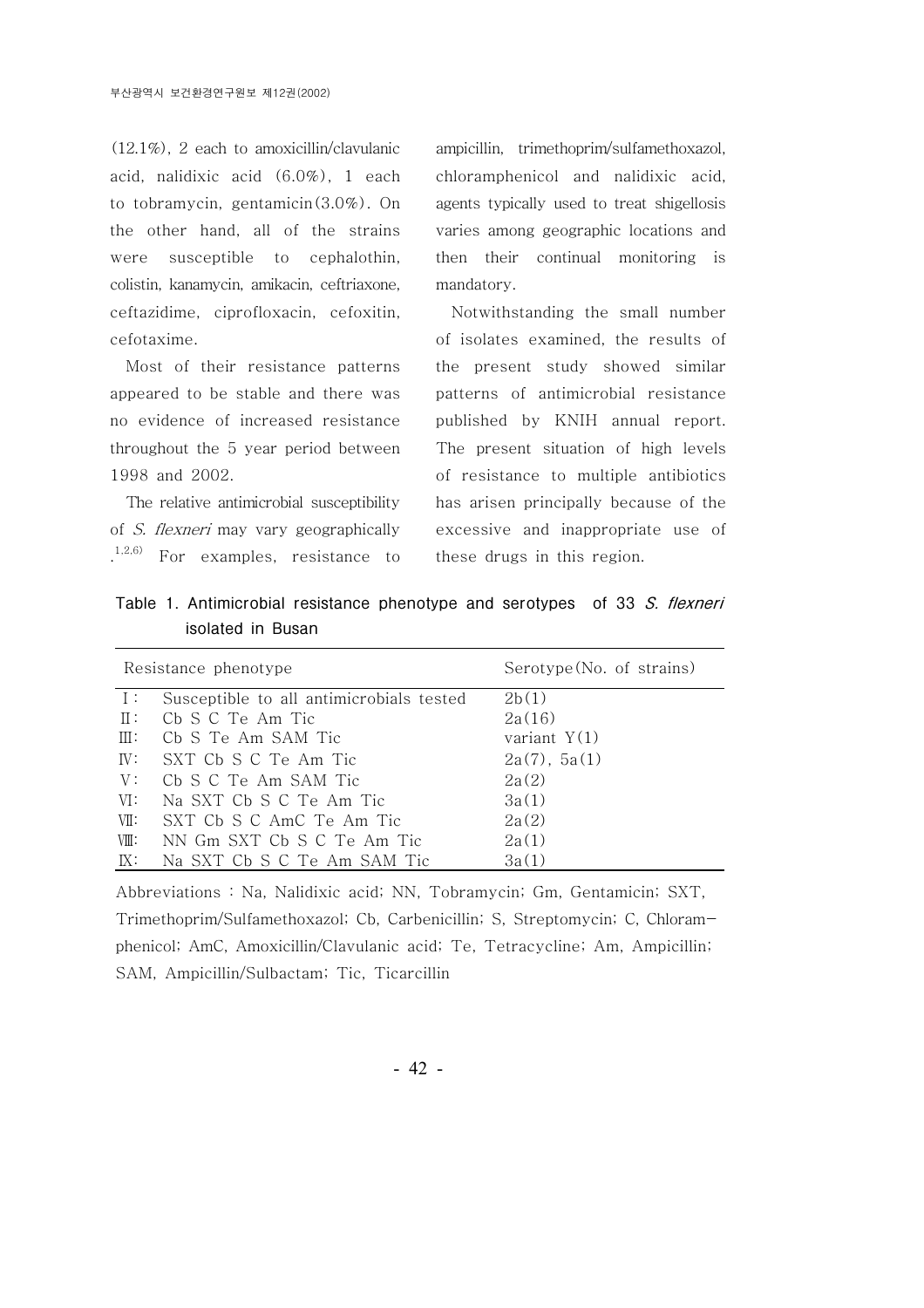Resistance should be recorded locally, and empiric therapy for suspected shigellosis should be changed accordingly.

#### Plasmid profiles

Some representative profiles are illustrted in Fig. 1. The plasmids in each of the isolates are shown in

the Table 2.

The 33 clinical isloates exhibited 11 distinct profile patterns, although plasmid of the same size were present in multiple strains; for example, c. 1.7kb, 2.1kb and 18kb band were identified in most of 31 strains, c. 2.7kb band in three strains, c. 3.0kb



Fig. 1. Agarose gel electrophoresis of plasmid from some representative S. flexneri strain.

|  |  |  |  | Table 2. Plasmid profiles and serotype of 33 S. flexneri isolated in Busan |  |  |  |  |  |  |  |
|--|--|--|--|----------------------------------------------------------------------------|--|--|--|--|--|--|--|
|--|--|--|--|----------------------------------------------------------------------------|--|--|--|--|--|--|--|

| Plasmid profiles (kb)            | Resistance phenotype<br>(No. of strains)                      | Serotype<br>(No. of strains) |  |  |
|----------------------------------|---------------------------------------------------------------|------------------------------|--|--|
| ND.                              | $\mathbb{I}(2)$                                               | 2a(2)                        |  |  |
| 18, 3.0, 2.7, 2.1, 1.7, 1.2, 0.8 | VI(1)                                                         | 3a(1)                        |  |  |
| 18, 2.1, 1.7                     | $\mathbb{I}(11), \mathbb{I}(1), \mathbb{V}(3), \mathbb{V}(2)$ | $2a(16)$ , varent $Y(1)$     |  |  |
| 18, 2.1, 1.7, 1.0                | $V\mathbb{I}(1)$                                              | 2a(1)                        |  |  |
| 23, 18, 2.1, 1.7                 | IV(2)                                                         | 2a(2)                        |  |  |
| 18, 4.0, 2.1, 1.7                | 1(1)                                                          | 2b(1)                        |  |  |
| 18, 17, 3.0, 2.1, 1.7            | IV(1)                                                         | 2a(1)                        |  |  |
| 18, 3.0, 2.7, 1.7                | $\mathbb{I}(1), \mathbb{K}(1)$                                | 2a(1), 3a(1)                 |  |  |
| 18, 3.0, 2.1, 1.7                | $W(2)$ , $W(2)$                                               | 2a(3), 5a(1)                 |  |  |
| 18, 2.7, 2.1, 1.7                | $\Pi(2)$                                                      | 2a(2)                        |  |  |
| 18, 2.7, 1.7, 1.2                | Shigella flexneri ATCC9403                                    | 3a                           |  |  |

Abbreviations : ND, none detected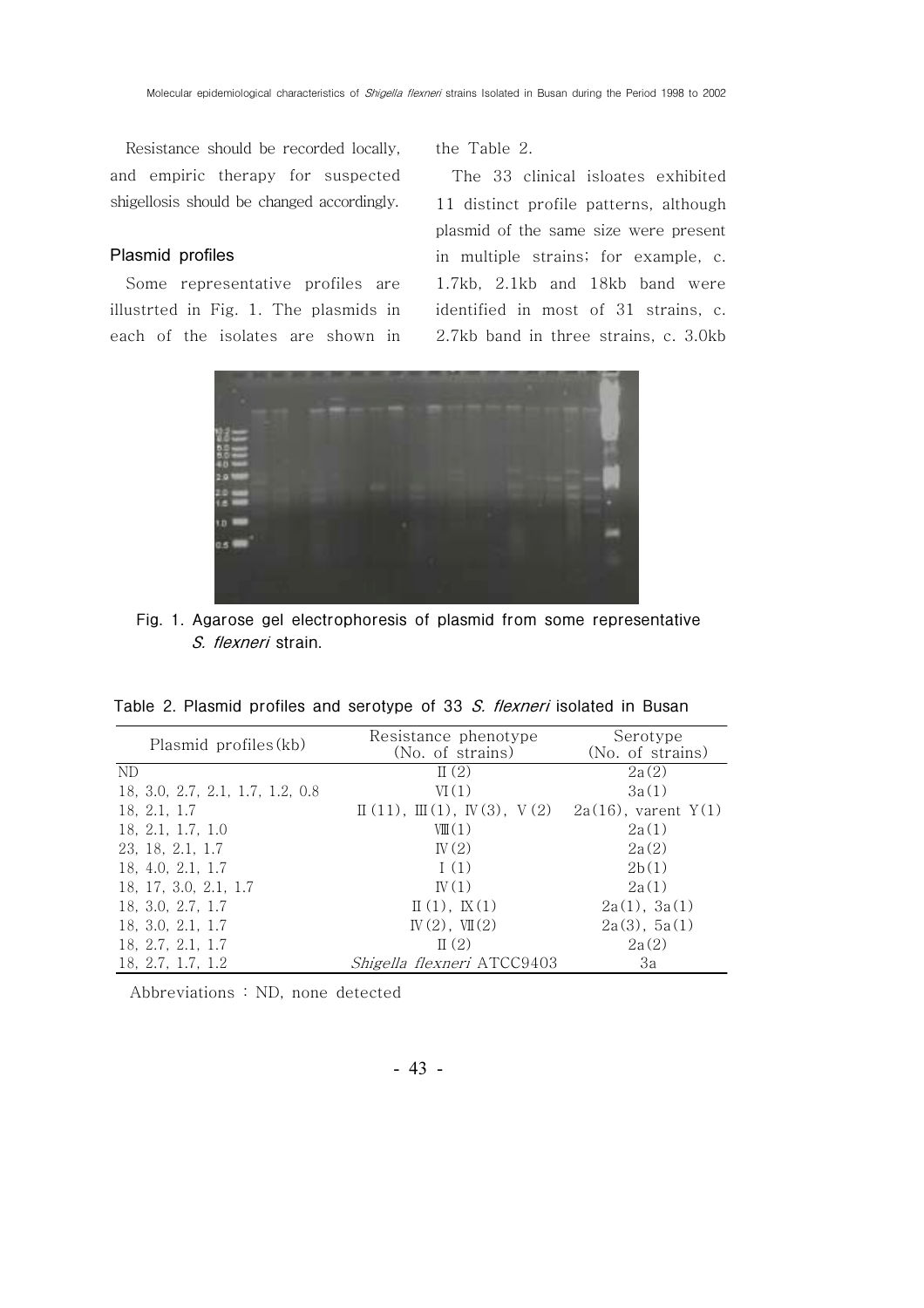band in four strains.

The type strain S. flexneri ATCC 9403 harboured four plasmids with two same size of isolates(18kb, 1.7kb).

The maximum number of plasmids in any one isolate was seven and the mininum was none(two strains) with plasmid size ranging from c. 0.8kb to c. 23kb. However, there was no correlation between serotype and plasmid DNA profiles because one serotype had variable profile. (e.g. 2a serotype had 8 different plasmid profile)

And we could not find any specific correlation between serotype and antimicrobial resistance because one serotype had variable phenotype. (e.g. 2a serotype had 5 different phenotype)

The determination of plasmid profiles can aid in the differentiation of isolates and has been shown to be a useful tool in investigating the epidemic.

In this present study, plasmids of certain size(e.g. 1.7kb, 2.1kb and 18kb) were detected at higher frequencies and this characteristic might allow them to be used in the investigation of outbreaks caused by S. flexneri in this region.

# 국문초록

1998년부터 2002년 부산지역에서 분 리된 Shigella flexineri 33주에 대한 역 학적 추적자로서의 antibiogram, serotype, plasmid profile을 상호 비교하였다.

분리규주의 혈청형별 분포는 2a가 28 주로 가장 많았고 다음으로 3a가 2주, 2b, 5a, variant Y가 각각 1주씩으로 나 타났다.

항균제 감수성 시험 결과는 전 약제에 감수성을 보이는 1주를 제외한 32주가 6제 이상의 다제내성을 보였으며 carbenicillin, streptomycin, chloramphenol, tetracycline, ampicillin, ticarcillin 100% 에는 내성을 보임으로 기존의 싼 치료제는 더 이상 치료효과가 없음을 알수 있었다. 또한 치료제로서의 항균제의 선택시 원인균의 항균제 감수성시험이 전제되어야함을 알 수 있었다.

분리균의 Plasmid 보유현황은는 2주 를 제외한 31주 모두 3개 이상 보유하 였으며, 11개의 보유패턴으로 구분되었 다. 그러나 분리균의 분자역학적 추적자 로서의 antibiogram, serotype, plasmid profile을 조사해본 결과 특별한 상호관 련성은 찾을 수 없었다.

### REFERENCE

1. Aldo A.M.Lima, Noelia L. Lima, Maria C. N.Pinho, Edmilson A.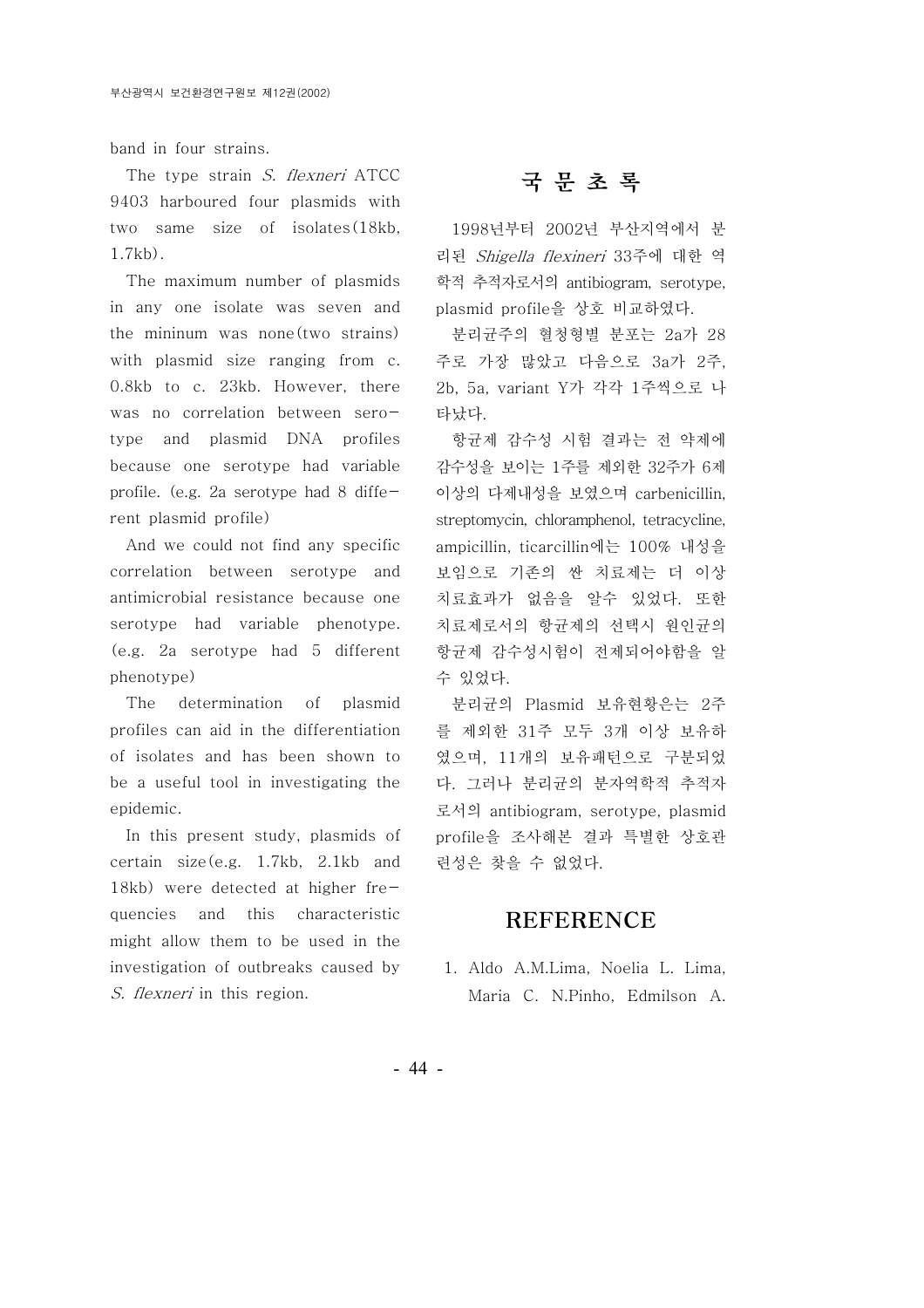Barros,Maria Jania Teixeira, Maria C. V. Martins, and Richard L.Guerrant ; High frequency of strains multiply resistant to ampicillin, trimethoprim/ sulfamethoxazol, steptomycin, chlormphenicl, and tetracycline isolated from patients with shigellosis in Northeastern Brazil during the period 1988 to 1993. Antimicrob. Agents Chemother. 39:256~259, 1995.

- 2. Shai Ashkenazi, Meir May-Zahav, Jaqueline Sukkes, Rela Zilberberg, and Zmira Samra ; Increasing antimicrobial resistance of Shigella isolates in Israel during the period 1984 to 1992. Antimicrob. Agents Chemother. 39:819~823, 1995.
- 3. Kado, C. I., and S. T. Liu ; Rapid procedure for detection and isolation of large and small plasmids. J. Bacteriol. 145:1365~1373, 1981.
- 4. Chien-Shun Chiou, Wen-Bin Hsu, Hsiao-Lun Wei, and Jiann-Hwa Chen ; Molecular epidemiology of a Shigella flexneri outbreak in a mountainous township in Taiwan, Republic of China. J. Clin. Microbiol. 39:1048~1056, 2001.
- 5. Aldo A. M. Lima, Jose J. C. Sidrim, Noelia L. Lima, William Titlow,

Martin E. Evans, and Richard N. Greenberg ; Molecular epidemiology of multiply antibioticresistant Shigella flexneri in Fortaleza, Brazil. J. Clin. Microbiol. 35:1061~1065, 1997.

- 6. Yiu-Wai Chu, Elizabeth T. S. Houang, Donald J. Lyon, Julia M. Ling, Tak-Keung Ng, and Augustine F. B. Cheng ; Antimicrobial resistance in Shigella flexneri and Shigella sonnei in Hong Kong, 1986 to 1995. Antimicrob. Agents Chemother. 42:440~443, 1998.
- 7. E. T. S. Houang, Y.W. Chu, T. K. NG, and A. F. B. Cheng ; Study of the relatedness of isolates of Shigella flexneri and Shigella sonnei obtained in 1986 and 1987 and in 1994and 1995 from Hong Kong. J. Clin. Microbiol. 36:2404~2407, 1998.
- 8. Peter Yuk-Fong Liu, Yeu-Jun Lau, Bor-Shen Hu, Jainn-Ming Shyr, Zhi-Yuan Shi, Wen-Shin Tsai, Yu-Hui Lin, and Ching-Yu Tseng ; Analysis of clonal relationships among isolates of Shigella sonnei by different molecular typing methods. J. Clin. Microbiol. 33:1779~1783, 1995.
- 9. Margarita M. Navia, Liliana Capitano, Joaquin Ruiz, Martha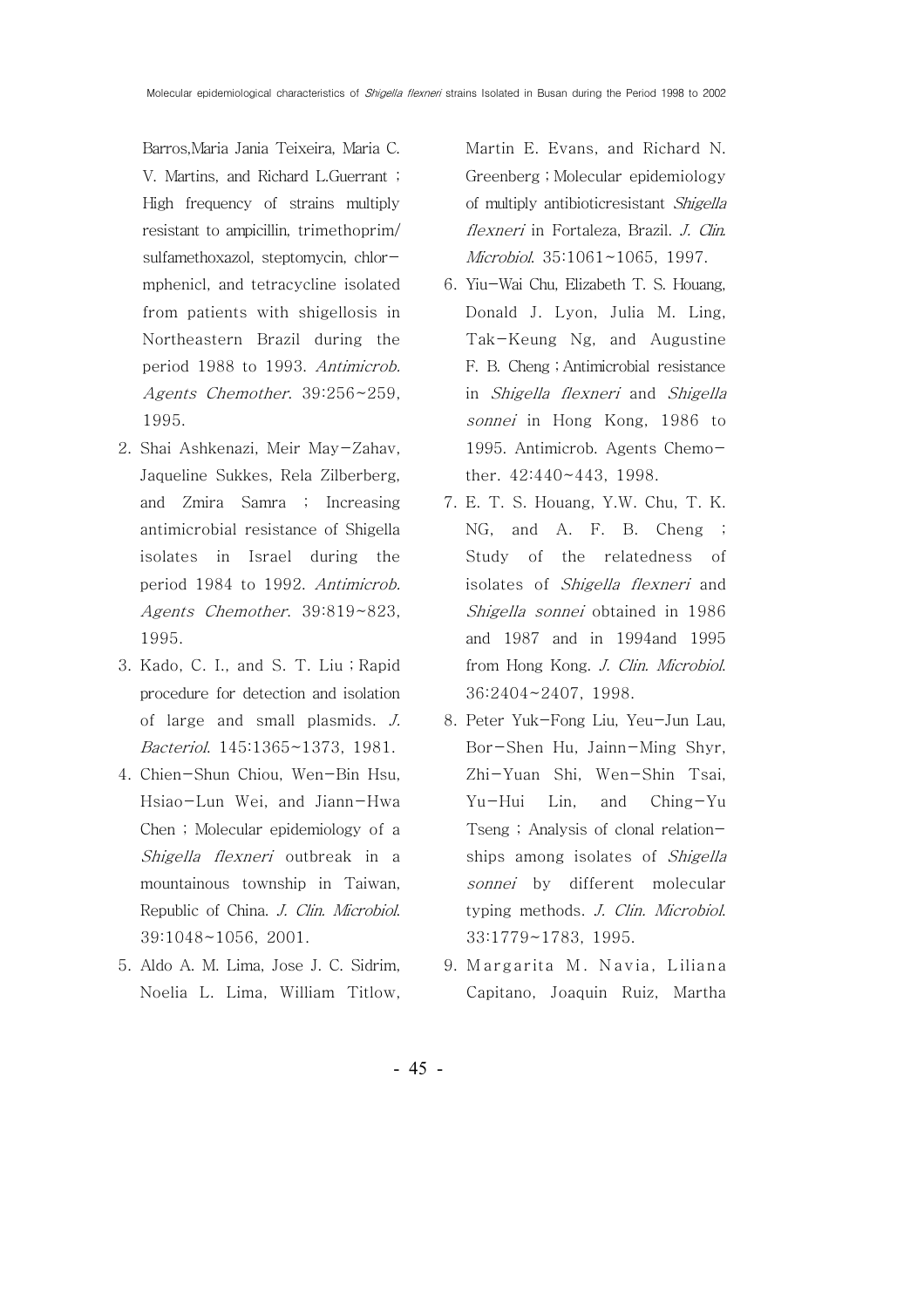Vargas, Honorati Urassa, David Schellemberg, joaquim Gascon, and Joaquim Vila ; Typing and characterization of mechanisms of resistance of Shigella spp. isolated from feces of children under 5 years of age from Ifakara, Tanzania. J. Clin. Microbiol. 37: 3113~3117, 1999.

- 1 0. DuPont, H. L., M. M. Levine, R. B. Hornick, and S. B. Formal ; Inoculum size in shigellosis and implications for expected mode of transmission. J. Infect. Dis. 159:1126~1128, 1989.
- 11. M. Sohail and K. Sultana; Antibiotic susceptibility and plasmid profiles of Shigella flexneri isolates from children with diarrhoea in Islamabad, Pakistan. J. Antimicrob. Chemother. 42:838~839, 1998.
- 1 2. Tacket, C. O., Shahid, N., Huq, M. I., Alim, A. R. M. A. and Cohen, M. L ; Usefulness of plasmid profiles for differentiation of *Shigella* islolates in Bangladesh. J. Clin. Microbiol. 20:300~1, 1984.
- 13. Murray, P.R., E. J. Baron, M. A. Pfaller, F. C. Tenover, and F. C. Yolken(ed.) ; Manual of clinical microbiology, 7th ed. American

Society for Microbiology, Washington D.C., 1999.

- 1 4. Maslow, J. N., A. M. Slutsky, and R. D. Arbeit ; Application of pulsed-field gel elec trophoresis to molecular epidemiology, p. 563~ 572, American Society for Microbiology, Washington D.C., 1993.
- 15. National Committee for Clinical Laboratory Standards ; Methods for dilution antimicrobial susceptibility tests for bacteria that grow aerobically, 2nd ed. Approved standard M7-A2. National Committee for Clinical Laboratory Standards, Wayne, Pa., 1997.
- 16. Litwin, C. M., A. L. Storm, S. Chipowsky, and K. J. Ryan ; Molecular epidemiology of Shigella infections: plasmid profiles, serotype correlation, and restriction endonuclease analysis. J. Clin. Microbiol. 29:104~108, 1991.
- 17. Prado, D., B. E. Murray, T. G. Cleary, L. K. Pickering ; Limitation of using the plasmid pattern as an epidemiological tool for clinical isolates of Shigella sonnei. J. Infect. Dis. 155:314~316, 1987.
- 1 8. Casalino, M., M. Nicoletti, A. Salvia, B. Colonna, C. Pazzani, A. calconi, K. A. Mohamud, and F. Maimone